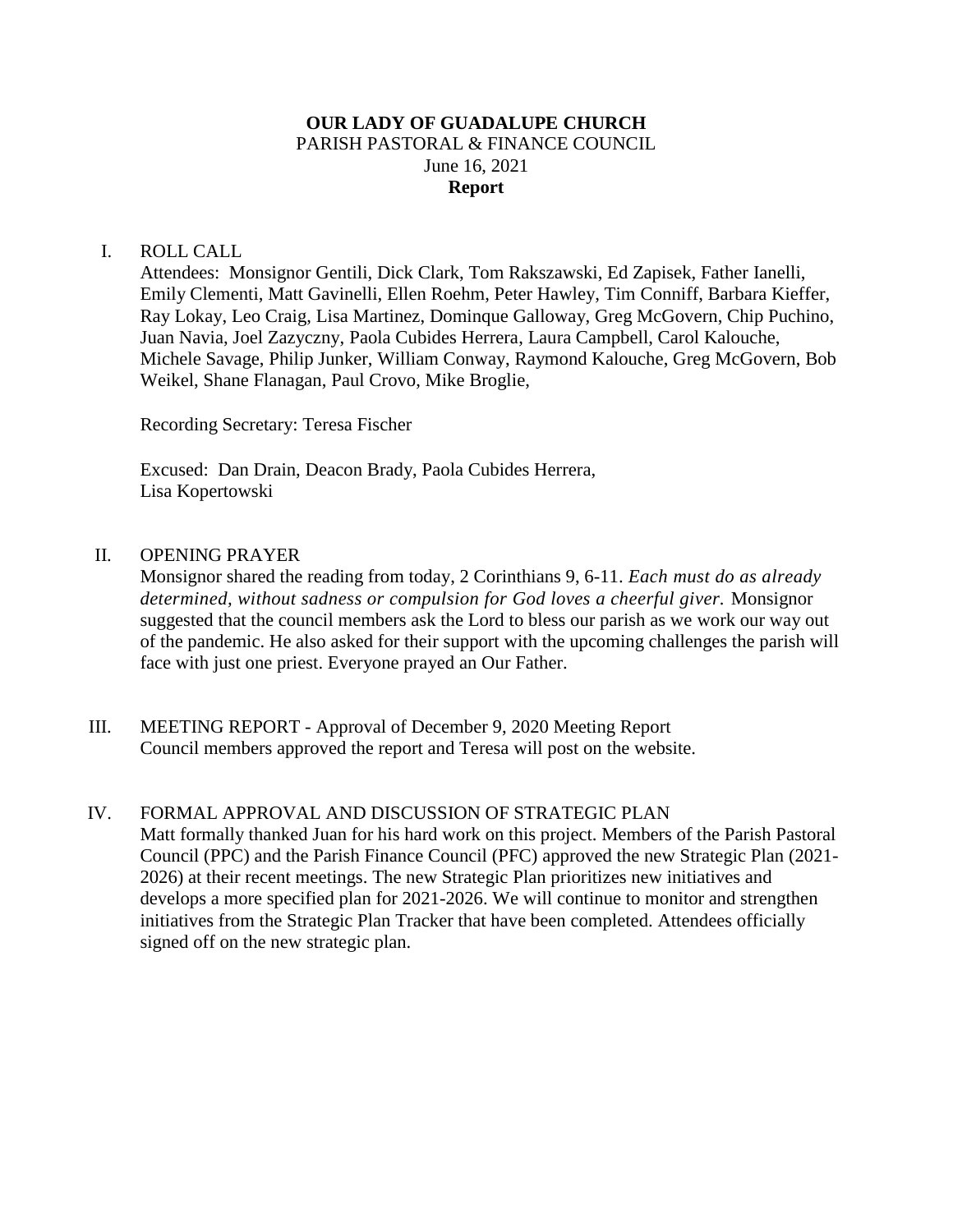# INSTITUTIONAL REVIEW AND MINISTRY BUDGET (BOB WEIKEL)

The institutional review and ministry budgets have been completed and approved by Monsignor. OLG has more than 40 parish ministries and 22 of these receive money from grants or the parish. Last year the ministry budget was \$81K. This year it is \$112,750. The \$41K increase is attributed to including some ministries and/or ministry expenses (such as music and parish communication) that were not previously included. Hispanic ministry, music, parish communication and youth ministry all had increases in their budget.

Every year we report to the parish how the Stewardship Campaign Appeal funds are spent. Council members discussed stewardship donations, livestreaming expenses, memorial donations and how the expenses/income are being reported. The parish has generated some income from livestreaming funerals, weddings and special events at the church. Expenses and income from livestreaming will continue to be monitored.

# EVANGELIZATION OUTREACH AND MAJOR INITIATIVES (DEACON BRADY)

Monsignor provided the update for Evangelization Outreach. The evangelization committee's major initiatives include retooling the Welcome Committee, improving livestreaming, developing a direct mail postcard campaign to new families that move to the area and implementing the Archdiocese of Philadelphia's (AOP) *Nothing Compares to Being There* program. In addition, the committee is hosting a workshop for all ministry and parish leaders on Saturday, September 11.

# FISCAL RESPONSIBILITY/UPDATE ON PROJECTS AND BUDGET (DICK CLARK AND TOM RAKSZAWSKI)

Dick said the PFC has been trying to manage the current and next year's budget during this uncertain time. In May 2024, \$2.4 million is due. This includes the \$1.4 million balloon payment (which is the lesser of our two mortgages) and the \$1million loan to the AOP.

The weekly collection is up 3.5% compared to last year. The average is now over \$31K (last year it averaged \$29K). We are still working towards reaching our weekly collection goal of \$32K.

The PFC recently formed an investment subcommittee. This subcommittee formed an investment policy for the parish. The parish was considering a short-term investment. However, in minding the policies of the AOP, the committee recommended the parish pay \$881K towards the smaller mortgage. This mortgage was originally \$1.4 million and is now \$507K. We will experience additional savings by paying less interest. The parish still has a \$6.3 million balance on the larger mortgage and owes the AOP \$1 million.

The PFC is also assisting with managing the parish major projects that total approximately \$800K while keeping three to four months funds in reserve. These projects include HVAC installation at the church (\$65,800), partial lighting (not chandeliers) at the church (\$146K) and bell tower repair (\$25K). The other projects we have discussed but are not planned at this time include lighting in the parking lot/cameras, capping the woodworking outside of church and chandeliers in the church.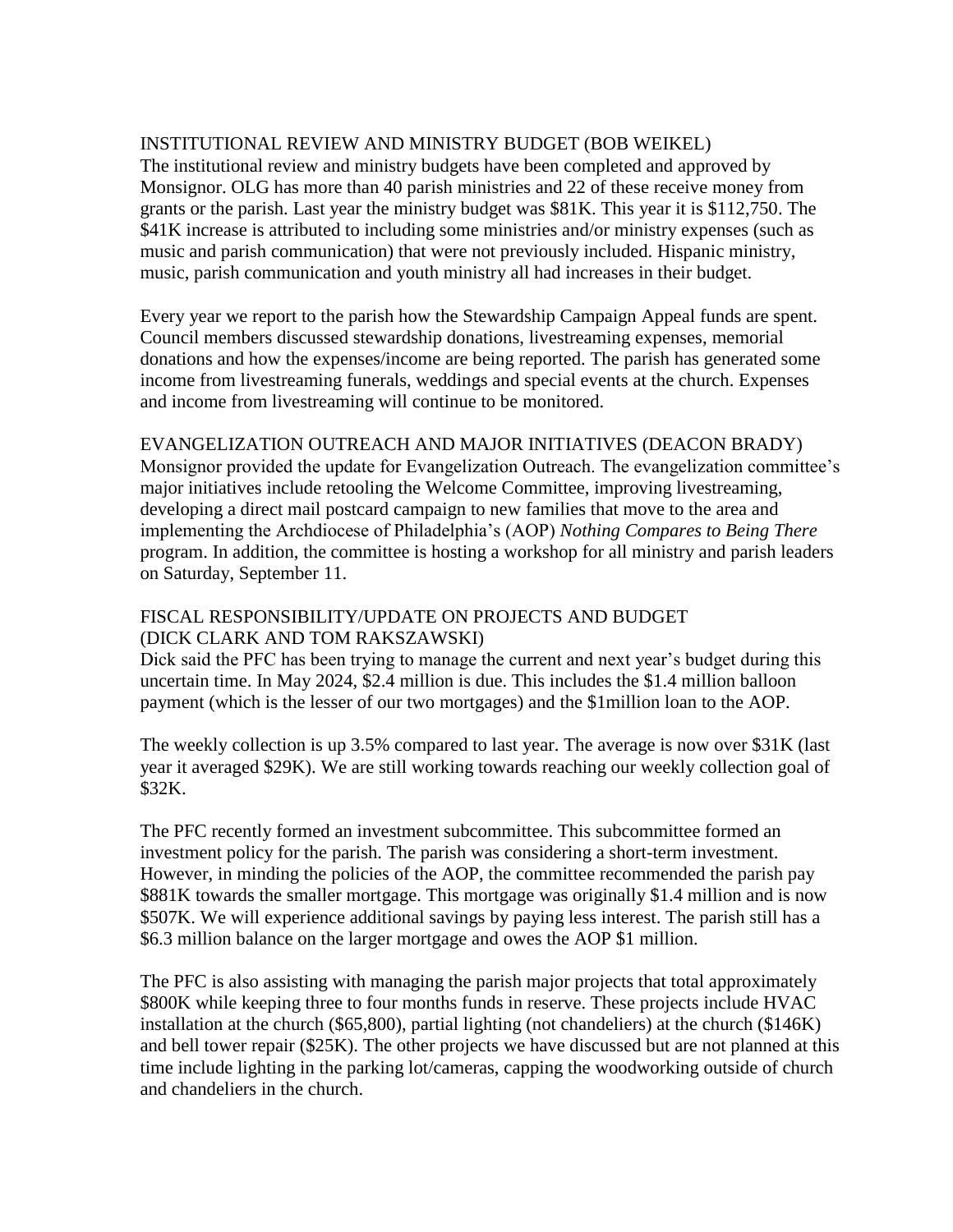# V. TECHNOLGOY UPDATE (TERESA FISCHER)

There have been occasional mishaps, but for the most part, the livestreaming is going very well. We are frequently livestreaming other events in addition to Mass such as funerals and weddings which provide income for the parish. We also hosted the LaSalle College HS Baccalaureate Masses that were livestreamed.

We recently developed a new ministry, the OLG Stream Team, with four volunteers who were interested. So far, two of them have begun training with Dan Kearns and one of them has become comfortable with the system.

Other technology such as Flocknotes, the recently purchased Word on Fire program (may notice the once a week emails with a video and discussion topics are being very well received). The parish continues to receive positive response to parish Facebook and Instagram posts.

# VI. NEW BUSINESS

# 1) Farewell to Father Ianelli

Monsignor is grateful to Father for his nine years of service at Our Lady of Guadalupe Parish. Father is a wonderful friend and confidante and the parish will support him as he goes forward to lead a new flock at Saint Katharine Drexel Parish. Father Ianelli thanked Monsignor and the members of the parish councils for their support and friendship. He learned so much from everyone at OLG and he will bring those ideas to his new parish.

# 2) Adjustment in Mass Schedule and other services (Monsignor)

Monsignor asked the members of the parish councils for their support and cooperation as we move forward with just one parish priest. Monsignor will continue to serve our parishioners to the best of his ability. He asked for their understanding to recognize that one priest just is not able to do the ministry of two priests. Adjustments will have to be made to the parish Mass schedule and he asks for your support as they adjustments are announced.

Monsignor is also grateful to all of the members of the PPC and PFC for agreeing to extend their membership in the parish councils. If you are no longer able to continue to serve, please speak with Monsignor privately.

We continue to work on memorials, which is an important aspect of finishing off the church. These donations are outside the context of the parish budget.

Lastly, we are budgeting for a maintenance/janitor position. The parish will still be under budget for maintenance staffing even with addition this additional staff person.

# VII. NEXT MEETING

The next Joint Meeting of the PFC and PPC is December 1, 2021